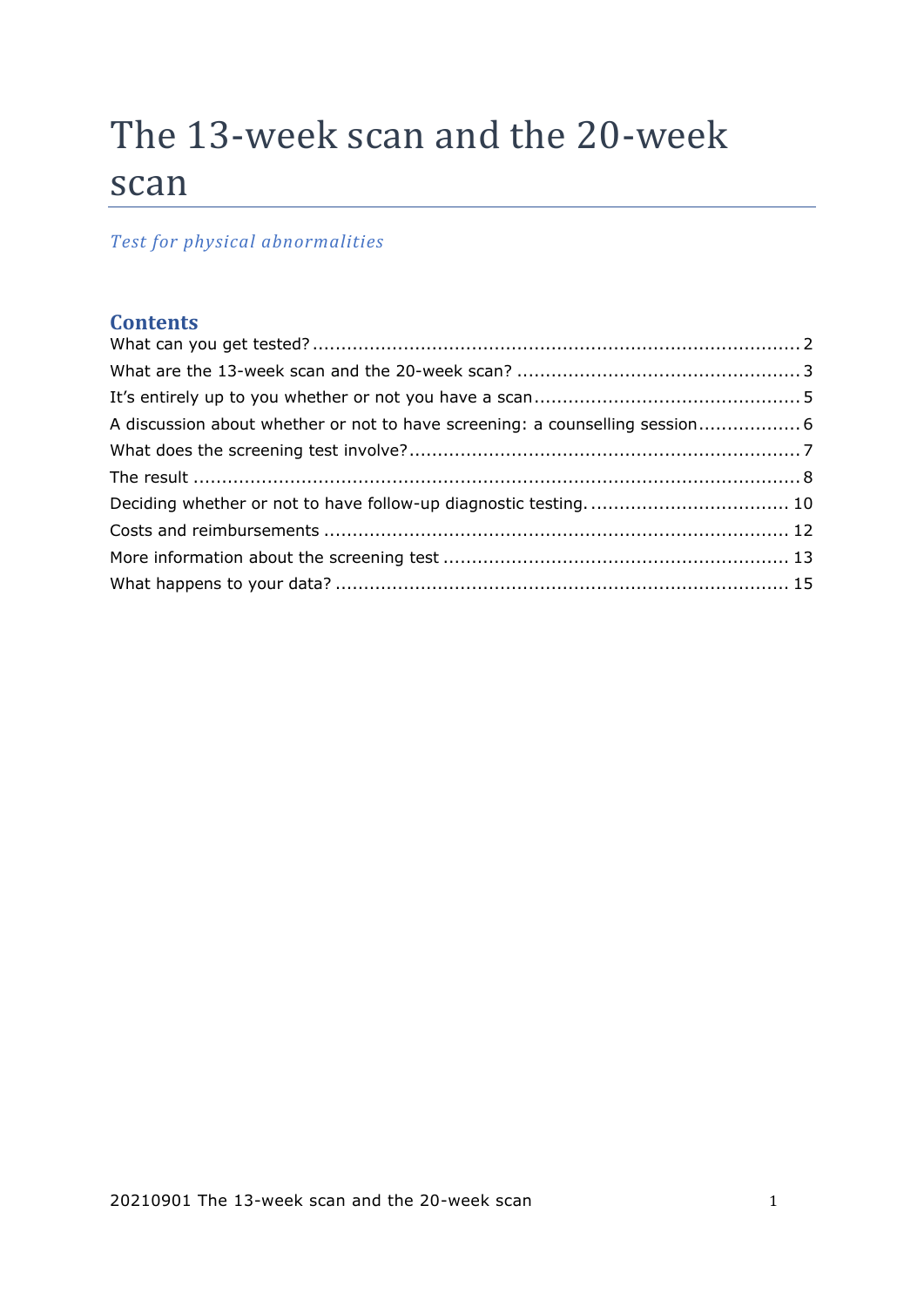# <span id="page-1-0"></span>**What can you get tested?**

*You are pregnant. You can be tested to see if your unborn baby has a disorder or a physical abnormality. This is called prenatal screening.* 

There are two types of screening tests:

- 1. Screening for Down syndrome, Edwards' syndrome and Patau's syndrome: the NIPT.
- 2. Screening for physical abnormalities: the 13- week scan and the 20-week scan.
- It is entirely up to you to decide if you want to have these scans.

### **NIPT**

A screening for Down syndrome, Edwards' syndrome and Patau's syndrome + choice to screen for incidental findings.

#### **The 13-week scan**

A screening for physical abnormalities in the baby early in pregnancy.

#### **The 20-week scan**

A screening for physical abnormalities in the baby, (approximately) mid-way through the pregnancy.

When we say an obstetric care provider, we usually mean your midwife or gynaecologist. It may also refer to another care provider, such as a sonographer or a nurse.

This information brochure is about screening for physical abnormalities. Another name for this is the structural ultrasound scan. There is also a brochure about screening for Down, Edwards' and Patau's syndromes.

### **What are physical abnormalities?**

A physical abnormality means that part of the baby's body looks different from what is expected. Examples of physical abnormalities are spina bifida (an open spine), an open skull, hydrocephalus, heart defects, a hole in the diaphragm, a hole in the abdomen, structural abnormalities of the kidneys, and structural abnormalities of the bones.

### **Making a choice**

When you are pregnant you go to your obstetric care provider. At the first visit you will be asked if you want to know more about screening for physical abnormalities. There are two possibilities:

1. You prefer not to know. In this situation you will not receive information about screening, and you will not have the screening scan.

2. You prefer to know. You will then have an in-depth discussion about the screening for physical abnormalities and the screening for Down, Edwards' and Patau's syndromes. After this session you will then decide what you want to do:

• no prenatal screening,

• screening for physical abnormalities or screening for Down, Edwards' and Patau's syndromes,

• or have both screening tests.

#### **If you choose to have a consultation about the 13-week scan and the 20-week scan.**

Tip: before going to the consultation about the screening tests, see [www.pns.nl.](http://www.pns.nl/) On this website you can read more about these tests. There is a short film explaining the tests. If you have any questions, you will be able to ask your obstetric care provider during your appointment.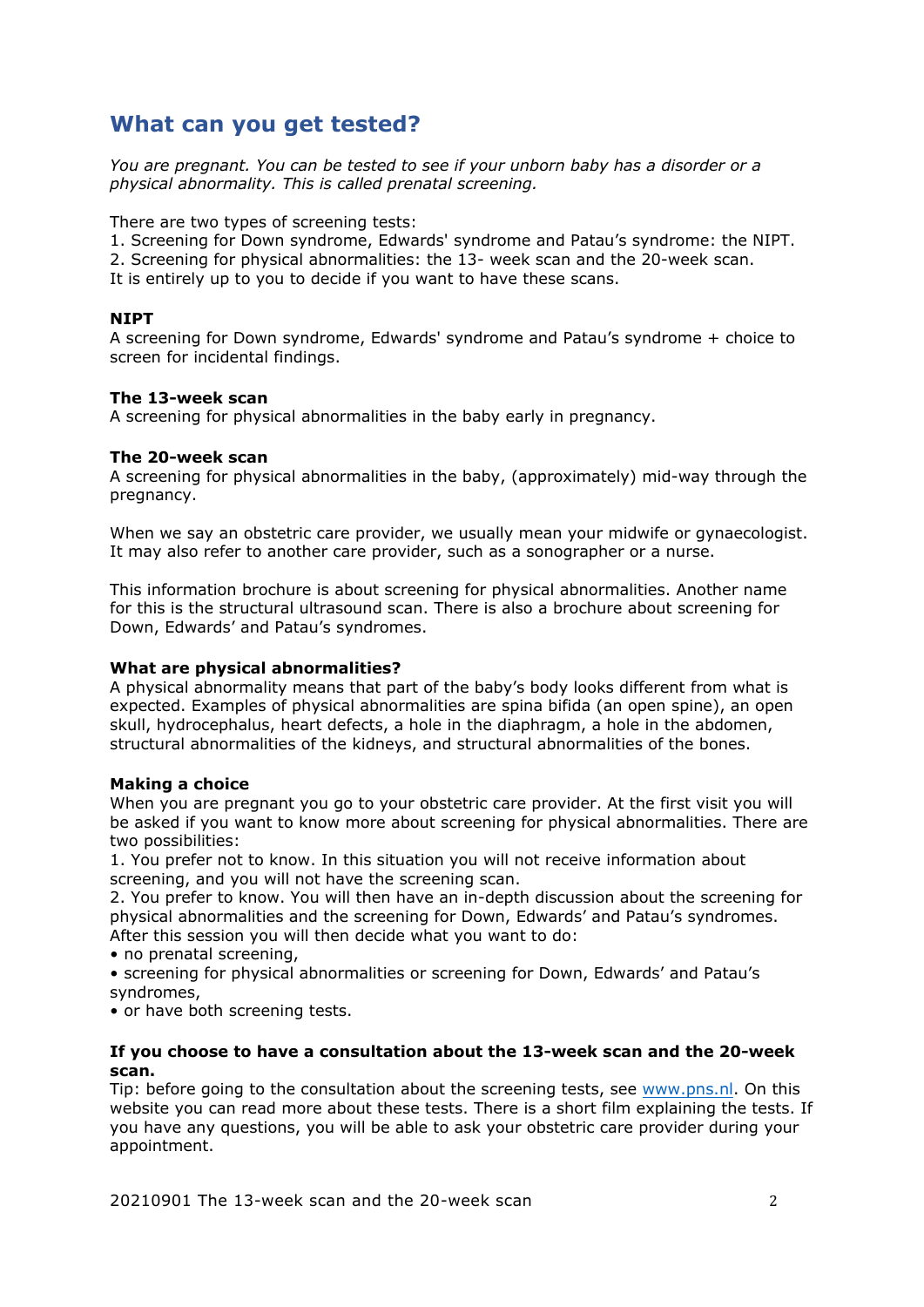# <span id="page-2-0"></span>**What are the 13-week scan and the 20-week scan?**

*The 13-week scan and the 20-week scan are medical examinations. The person who performs the screening test is called a sonographer. At both scans a sonographer will use an ultrasound machine to examine the baby for any physical abnormalities.* 

The sonographer will also check the amniotic fluid and the growth of the baby. The sonographer is required to inform you of all the findings. This means that you cannot have a partial scan. There is no risk to either the mother or the baby from a screening test

### **When is the 13-week ultrasound scan?**

You can have the 13-week ultrasound scan from 12+3 up to 14+3 weeks of pregnancy. This means from twelve weeks and three days up to and including fourteen weeks and three days.

### **When is the 20-week scan?**

You can have the 20-week scan from week 18 until week 21 of your pregnancy. This means up to 21 weeks and 0 days of your pregnancy. The best time to have the scan is in week 19 of your pregnancy. That is 19 weeks and 0 days up to and including 19 weeks and 6 days of your pregnancy.

### **Scientific study of the 13-week scan**

In the Netherlands, you can only opt to have the 13-week scan if you are participating in the scientific IMITAS study. This study is investigating the advantages and disadvantages of the 13-week scan. On the one hand, it seems good to know whether the baby has a serious physical abnormality early on in the pregnancy. This will give you more time for additional examinations and to decide what to do considering the results of these tests. On the other hand, an examination so early in the pregnancy may cause additional anxiety and uncertainty. Taking part in the scientific study means that the researchers can use your data. You will sign an informed consent form for this. If you want to know more about the study and about what happens to your data, please see [www.pns.nl.](http://www.pns.nl/)

### **What are the differences between the 13-week scan and the 20-week scan?**

The 13-week scan and the 20-week scan are very similar. At both scans a sonographer will use an ultrasound machine to see if the baby has any physical abnormalities. What are the differences?

### 13-week scan

- Early in pregnancy. The baby
- is smaller and less developed.
- Some (severe) abnormalities can be seen. If follow-up diagnostic testing is necessary, you will have more time to decide what to do considering the test results.
- The sonographer does not look to see if
- the baby is a boy or a girl.

### 20-week scan

- Later in pregnancy. The baby is bigger.
- More details can be seen. If follow-up diagnostic testing is necessary, you will have less time to decide what to do considering the scan results.

• The sonographer can usually see if the baby is a boy or a girl. You will only be told this if you ask.

# **The NIPT and the 13-week scan**

Like the 13-week scan, the NIPT is a test that you can have early in pregnancy.

20210901 The 13-week scan and the 20-week scan 3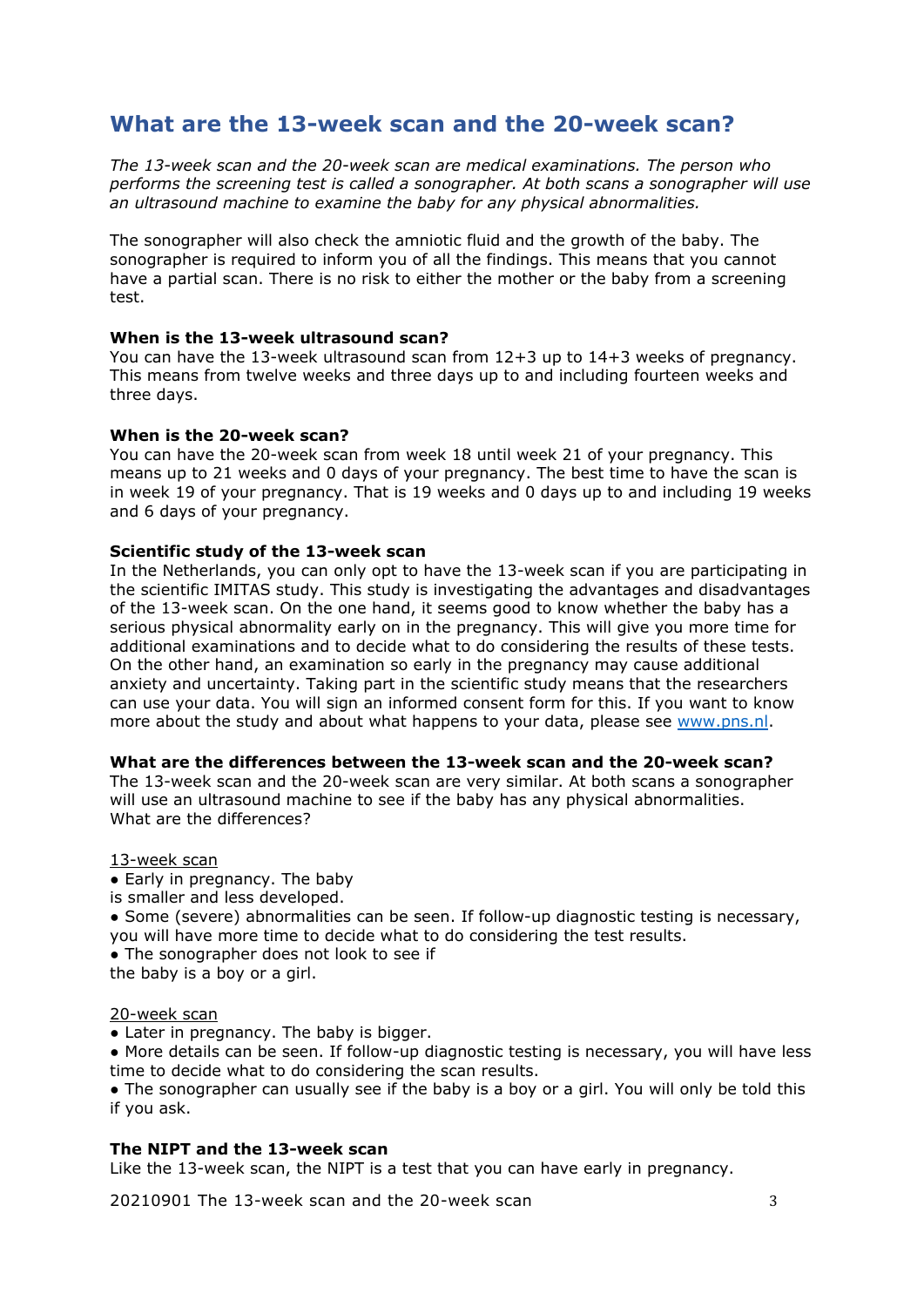However, it is important to know that the NIPT and the 13-week scan are two different tests, screening for different disorders and abnormalities.

These examinations are not interchangeable:

• The NIPT is a screening for Down, Edwards' and Patau's syndromes, which are chromosomal abnormalities.

• The 13-week scan is not intended for this; it is a screening for physical abnormalities.

The sonographer can sometimes see abnormalities on the 13-week scan that may occur in a baby with a chromosomal abnormality (or another congenital disorder). You may then choose to have follow-up diagnostic testing at a Centre for Prenatal Diagnosis, which is a department of a university hospital. If you want to find out if your baby has Down, Edwards' or Patau's syndrome, then you should choose to have the NIPT.

### **Should you take the NIPT into account when planning the 13-week scan?**

The NIPT can be performed from 11 weeks of pregnancy. You can have the 13-week scan between 12 weeks and 3 days and 14 weeks and 3 days of pregnancy. You can have NIPT done earlier than the 13-week scan. Ultimately, the order is up to you.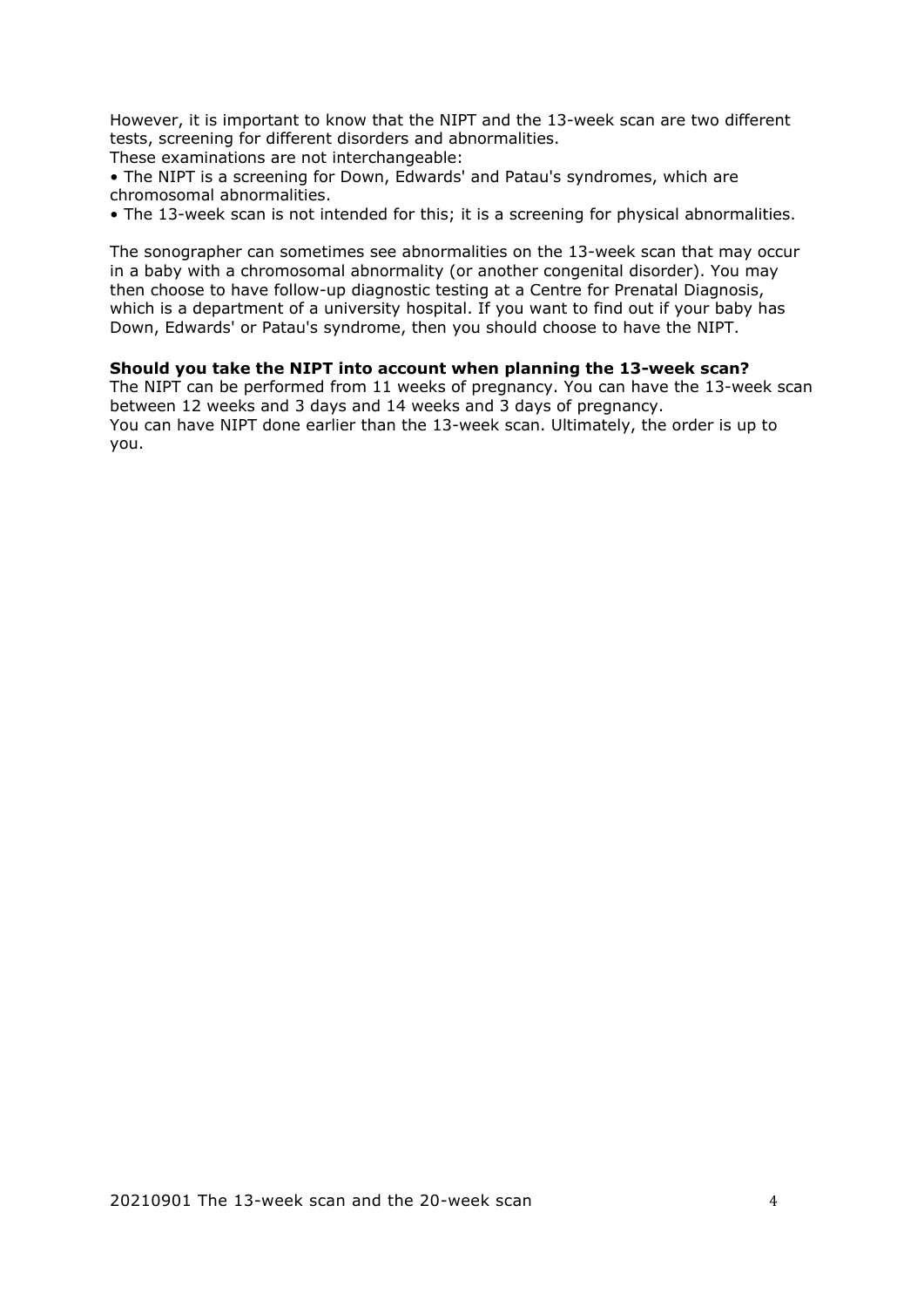# <span id="page-4-0"></span>**It's entirely up to you whether or not you have a scan**

*The 13-week scan and* 20-week *scan are not compulsory. It is your decision whether you want to have tests for physical abnormalities, and what to do considering the test results. You can also withdraw from the screening test at any time.*

If you do decide to have the 13-week scan and the 20-week scan, in most babies the sonographer does not find any physical abnormalities. In this case the result of the scan will put your mind at rest. However, there is also a chance that the result might worry or scare you. For this reason, it is very important that you consider carefully whether you want to have the physical abnormality scan.

The results of the scan may confront you with some difficult choices. It could be that your baby has a physical abnormality. In most cases the hospital cannot treat the abnormalities that are found. In some cases, however, such as heart defects, treatment is available. This is not always clear in advance. Further, the sonographer cannot see all possible abnormalities on the ultrasound scan.

#### **The following questions can help you decide whether or not you want a scan for physical abnormalities.**

- How much do you want to know about your baby before it is born?
- The results of the scan could show that your baby possibly has a physical abnormality. In that case, would you want to have follow-up diagnostic testing?
- The results of the follow-up tests could show that your baby does have a physical abnormality. How would you prepare yourself for this? It is sometimes important that you give birth in a special hospital.
- What are your views on the possibility of terminating the pregnancy if your baby was found to have a serious physical abnormality?

#### **Help with making a choice**

This may help you to make a choice:

- Fill in the questionnaire on [www.pns.nl](http://www.pns.nl/) This questionnaire will give you insight into your thoughts and feelings.
- Talk about it with your partner, or with another person that you trust
- Ask any questions that you may have during the discussion with your obstetric care provider.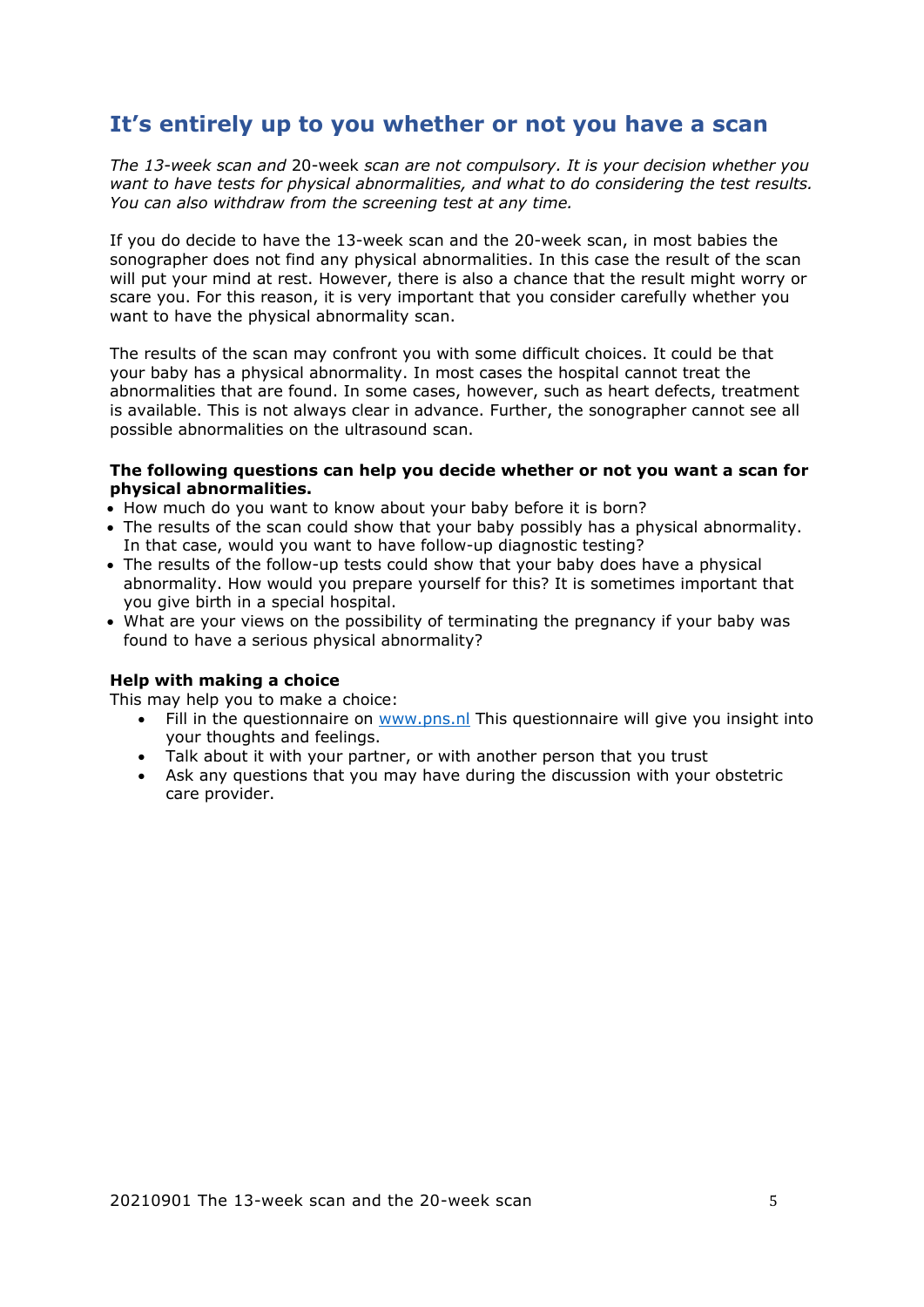# <span id="page-5-0"></span>**A discussion about whether or not to have screening: a counselling session**

*Did you mention during your first visit to your obstetric care provider that you would like to know more about the screening tests for physical abnormalities? If so, you will have an in-depth discussion about this.* 

The discussion with your obstetric care provider is also known as counselling. The person you have the discussion with is called a counsellor. You will also be able to ask questions.

#### **Take someone along with you**

Two people hear more than one. So it's a good idea to take someone else with you to the counselling session. It could be your partner, for instance, or a trusted friend, or one of your parents. Avoid bringing children with you. That way, you will have the chance to talk without distractions.

#### **It's your decision**

After the counselling session, it's entirely your choice to decide whether or not you want to have the scan for physical abnormalities. Are you still unsure? Then you may discuss it with your obstetric care provider again. This may help to make things clearer for you. Have you decided that you want to have a scan for physical abnormalities? Then you can make arrangements for this immediately.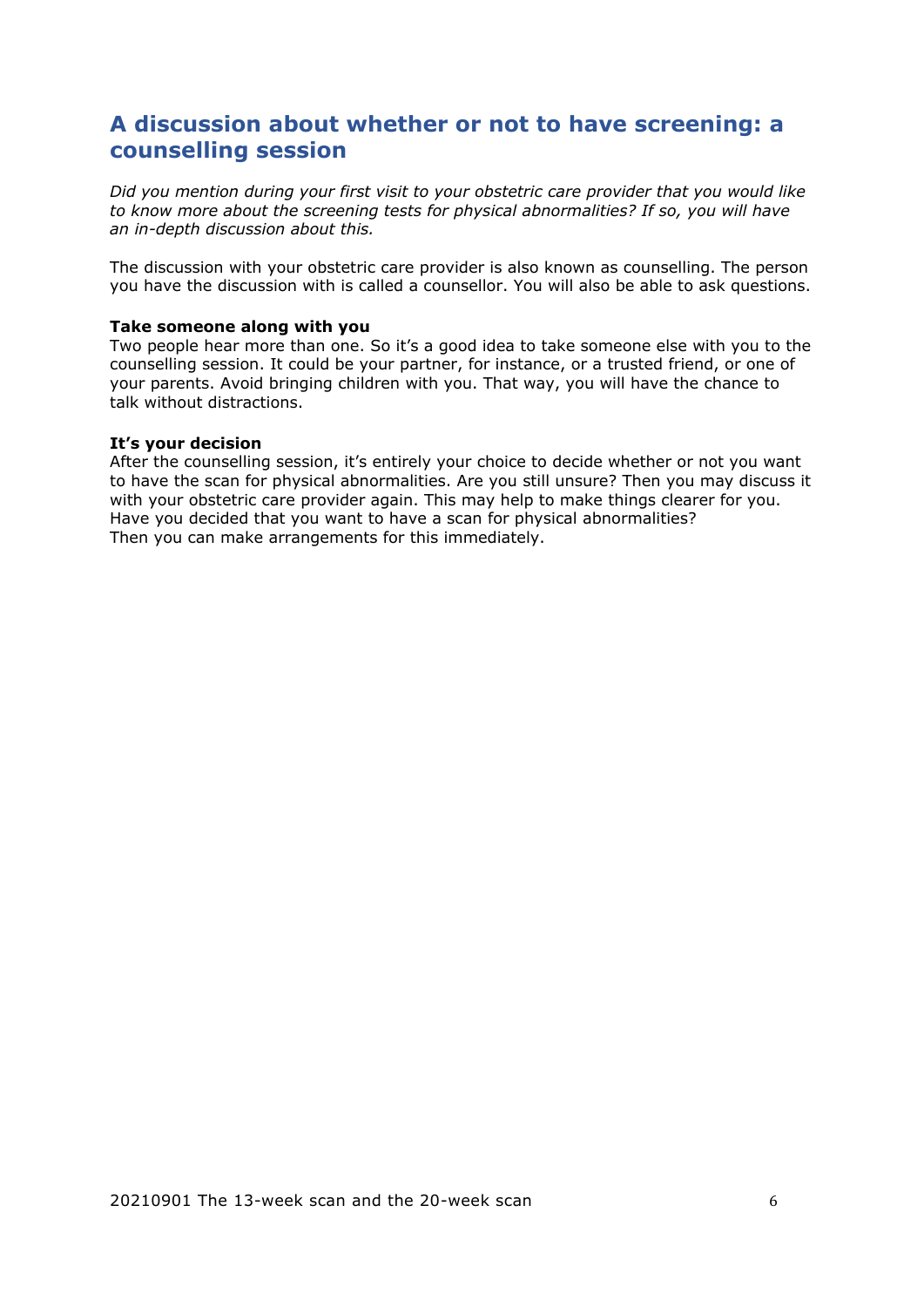# <span id="page-6-0"></span>**What does the screening test involve?**

*Only specially trained sonographers are authorised to do the 13-week scan and the* 20 week *scan. For this reason, you will usually have to go to a special sonography centre for the scan. However, in some cases your own obstetric care provider will be able to perform the scan.* 

The scan takes about 30 minutes. The sonographer will take the time to examine your baby in detail. The scan is usually done via the abdomen:

• You will lie on your back while the sonographer is doing the scan. You will expose your abdomen. Some gel will be spread on your abdomen. It can sometimes feel a bit cold. • The sonographer will move the transducer over your abdomen. The sonographer can now see your baby. You will usually be able to see this yourself on a screen.

The 13-week and 20-week scans are safe for you and your unborn child. The examination doesn't hurt and your unborn child will not feel anything.

The sonographer has to concentrate carefully during the screening test, and you would probably not want anyone to distract you. For these reasons you may only bring one person with you. Do not bring any children.

### **A vaginal scan**

Sometimes the sonographer cannot see everything clearly. This could be because a woman is above average weight, due to a scar on the abdominal wall or because the baby is lying in an awkward position. The sonographer may suggest doing a vaginal scan. If you want to have this, the vaginal scan will be done at that moment, during that same appointment. If you don't want to have a vaginal scan, you can decline to have it.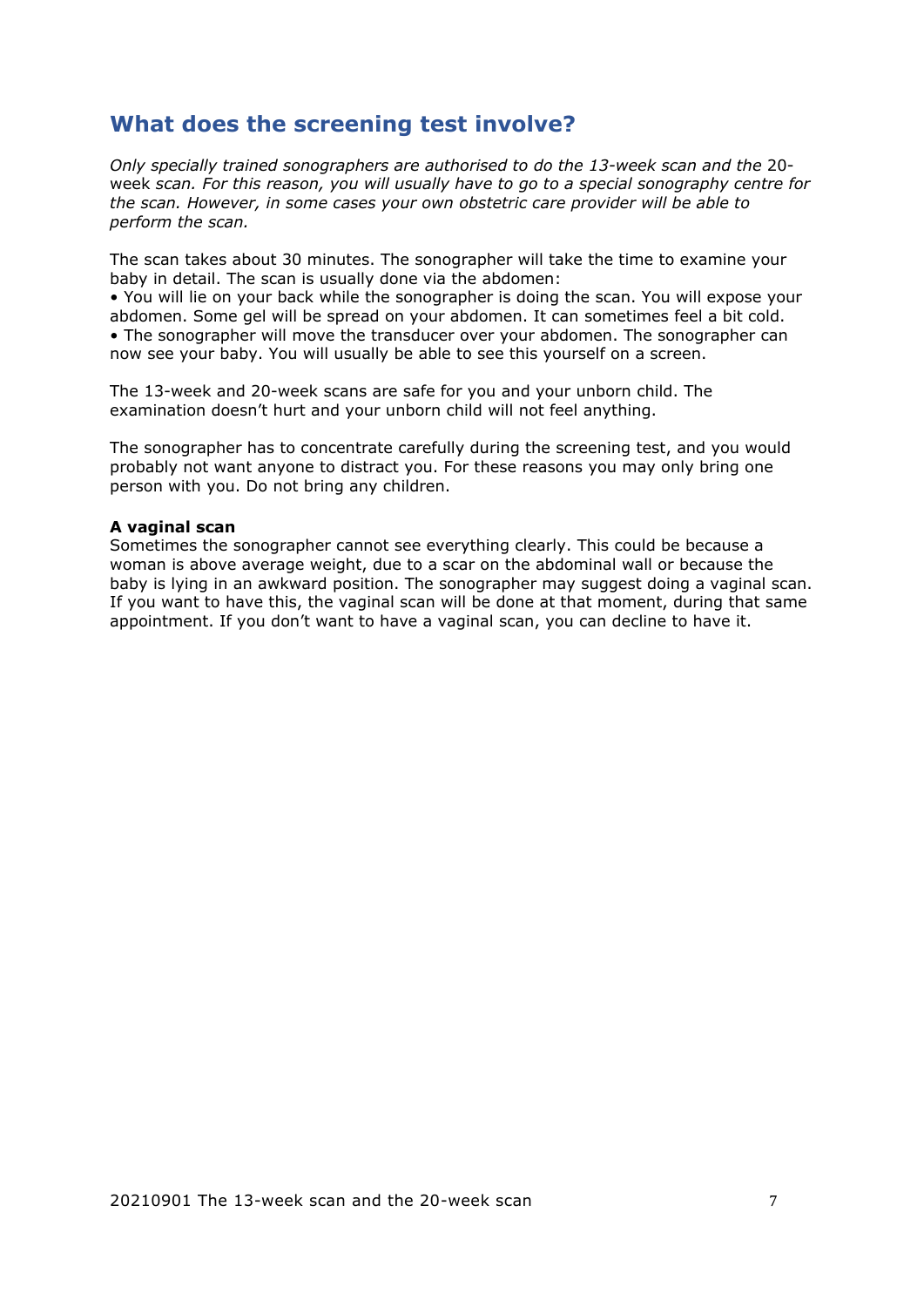# <span id="page-7-0"></span>**The result**

*You will be given the results of the scan immediately after the screening test. What do the results mean? How certain are the scan results?* 

### **The results are not certain**

• Sometimes the sonographer sees something that could be an abnormality. An international study has shown that at the 13-week scan possible abnormalities were seen in 5 out of 100 pregnant women. Another scientific study has been set up to investigate this further. At the 20-week scan, about 5 out of 100 pregnant women show signs of potential abnormalities.

• What if the sonographer sees something that is an indication for an abnormality? It is not always clear if it really is an abnormality, how serious it may be, and what it means for your baby. For this reason, you will always be offered follow-up diagnostic testing. • The sonographer cannot see all possible abnormalities at the 13-week scan and the 20 week scan. This means that even if the results are normal, your baby may still have an abnormality.

### **Chance of 5 out of 100**

In 5 out of 100 pregnancies there are indications for abnormalities. In 95 out of 100 pregnancies there are no indications for abnormalities.

### **Scientific study of the 13-week scan**

The 13-week scan is part of a scientific study. One question researchers want to answer is, how often do sonographers see something which could be an abnormality? Based on international research, we currently think that possible abnormalities are seen at the 13 week scan in about 5 out of every 100 pregnant women. This number could be slightly higher, or lower.

### **The results of the 13-week scan**

The following results are possible:

### No visible indications of an abnormality.

This is the result for about 95 out of 100 pregnant women (this is an estimate, see the information on the previous page).

*No follow-up diagnostic testing is necessary.* 

The sonographer has checked the baby but could not see everything clearly. This doesn't always mean that there is something wrong with your baby. It could mean that your baby is lying in such a position that it cannot be seen clearly. Further, it can be more difficult to perform a scan on women who are heavier.

*No follow-up diagnostic testing is necessary. If you have chosen to have a* 20-week *scan, the sonographer will look again at the next scan.* 

### There are indications of an abnormality.

If the sonographer sees something out of the ordinary, or is unsure about the findings, this is the result you will get. Further tests are necessary for a diagnosis, and to find out what this means for you and your baby.

*You may choose to have follow-up diagnostic testing at a Centre for Prenatal Diagnostics. This is a department of a university hospital. It is your choice whether or not you want to have these follow-up tests.* 

20210901 The 13-week scan and the 20-week scan and  $\frac{8}{3}$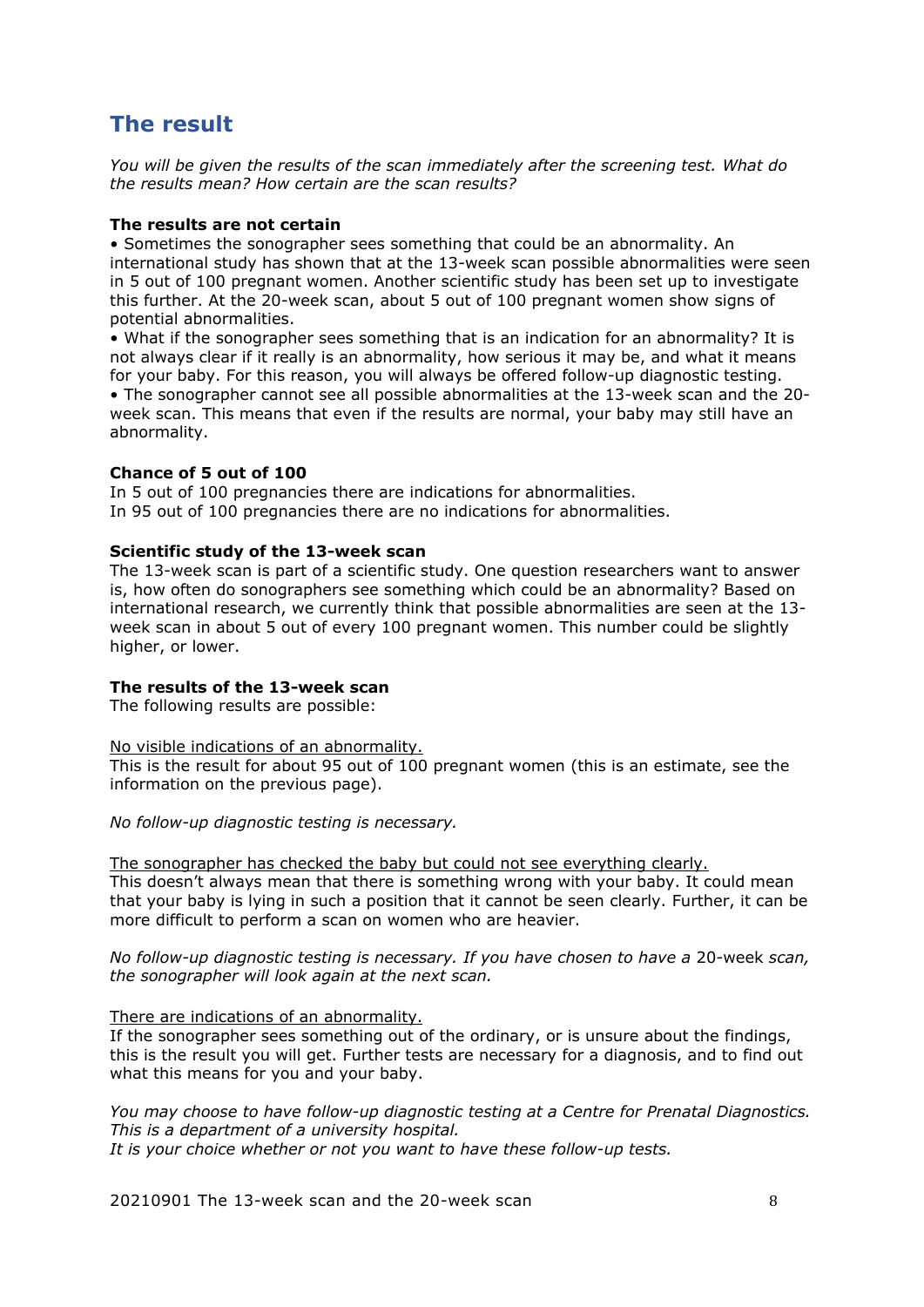#### **The results of the 20-week scan**

The following results are possible:

There are no visible indications of an abnormality. This is the result for about 95 out of 100 pregnant women.

*No follow-up diagnostic testing is necessary.* 

The sonographer wants to repeat the scan.

This is the result you will get if the sonographer cannot see the baby clearly. It doesn't necessarily mean that there is something wrong with your baby. It could mean that your baby is lying in such a position that it cannot be seen clearly.

*If the sonographer has any doubts, you will be asked to come back for another scan.* 

Something out of the ordinary has been seen. Follow-up diagnostic testing is necessary to confirm the findings.

You will get this result if the sonographer sees anything out of the ordinary. Further tests are necessary for a diagnosis, and to find out what this means for you and your baby.

*You may choose to have follow-up diagnostic tests at a Centre for Prenatal Diagnostics. This is a department of a university hospital. It is your choice whether or not you want to have these follow-up tests.* 

There is an indication of an abnormality. No follow-up diagnostic testing is necessary. You will get this result if the sonographer sees something that is not serious, and that usually goes away naturally.

*You will have another scan later in your pregnancy. The sonographer will then check if the small abnormality has disappeared.*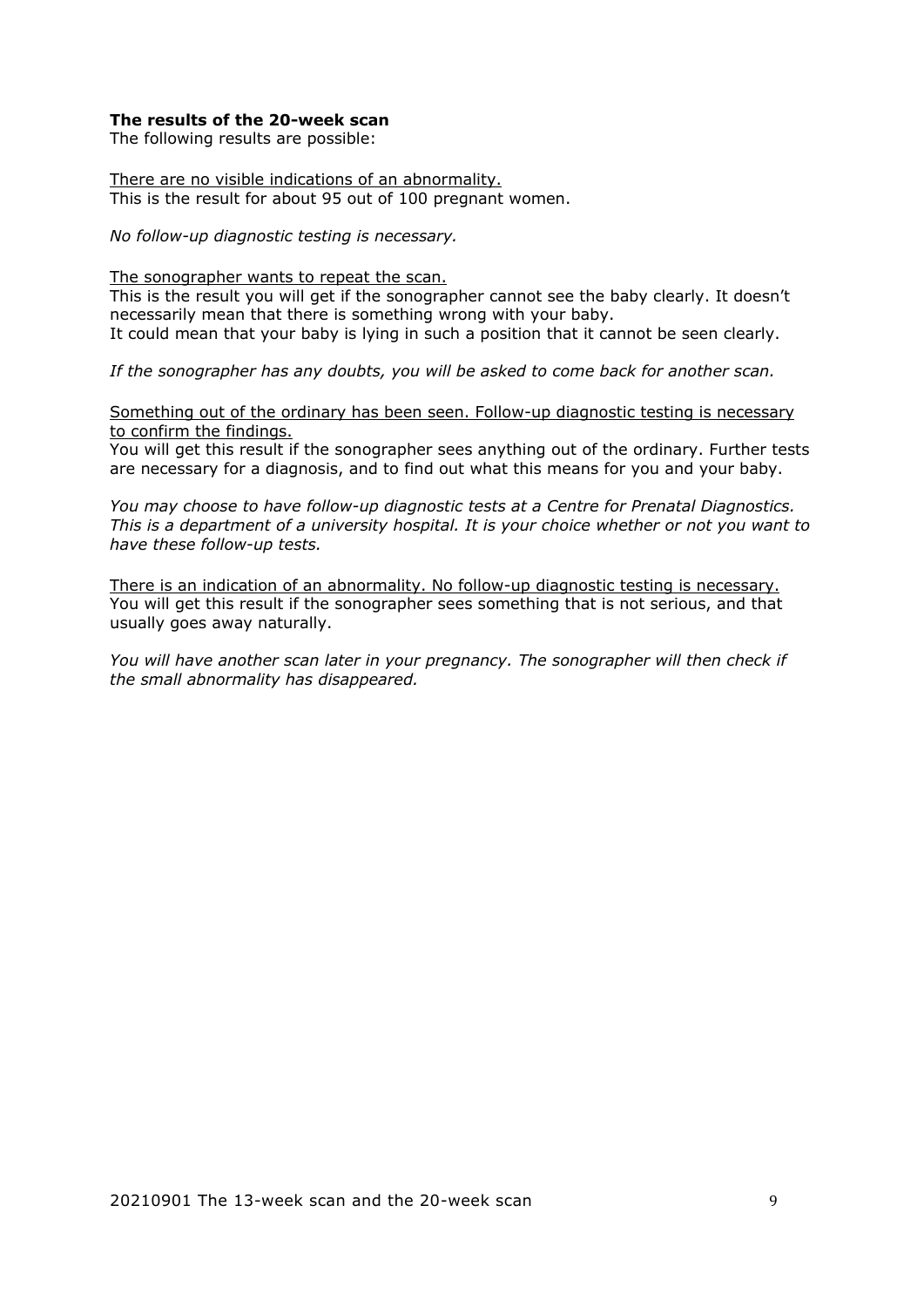# <span id="page-9-0"></span>**Deciding whether or not to have follow-up diagnostic testing.**

*Has the sonographer seen an indication of an abnormality, and follow-up testing is necessary for more clarity? Then the sonographer, midwife or gynaecologist will tell you about the diagnostic tests you can have.* 

It is your choice whether or not you want to have these follow-up diagnostic tests. You may choose to do nothing. If you do choose to have the tests, then you will decide for yourself what to do considering the results of the follow-up tests.

### **What does follow-up diagnostic testing involve?**

Follow-up diagnostic testing usually involves a morphology scan in a specialist hospital. Sometimes the doctor will also suggest another test:

• A blood test.

• A chorionic villus sampling test. The doctor will take a small piece of the placenta and examine it. This can be done after week 11 of the pregnancy.

• An amniocentesis. The doctor will remove a small amount of amniotic fluid and test it. This can be done after week 15 of the pregnancy.

After these follow-up tests you will know for sure if your baby has an abnormality. The chorionic villus sampling test and the amniocentesis both carry a small risk of causing a miscarriage. Miscarriage occurs in 2 out of 1,000 women who have these follow-up tests.

### **The results of the follow-up diagnostic tests**

The doctor will tell you the results of the follow-up diagnostic tests. The results may show that there is nothing wrong. However, there is also a chance that the tests will show that your baby has a physical abnormality. News like this can make you feel anxious or sad, and you will probably have a lot of questions. For this reason, you will have a counselling session with one or more doctors soon after getting the results. This may be a gynaecologist, a clinical geneticist or a paediatrician. The types of specialists you will talk to will depend on the type of abnormality that has been found.

### **Extensive support**

One or more doctors will be present at the counselling session to help you and to give you more information. You will be given the following information:

- How this will affect your baby's life.
- The consequences that the abnormality will have for your baby.
- If your baby's abnormality can be treated.

• Where you can find more information about the abnormality. For more information you can find details of the most important organisations and websites listed on Page 25 of this brochure.

You and your partner can ask any questions during the session.

### **Help in deciding what to do considering the results**

After the counselling session you are often faced with a difficult choice, because you have to decide what to do considering the results. The experts at the Centre for Prenatal Diagnosis will help you with this. What are your choices?

- You can continue with your pregnancy and have the baby. You will then be able to prepare for the arrival of a baby with a disorder or abnormality. You will also be able to arrange extra care for your pregnancy and the birth of the baby.
- In some abnormalities the baby may not survive the pregnancy, the birth, or for very long after being born. If this is the case, your obstetric care provider will give you careful guidance.

20210901 The 13-week scan and the 20-week scan 10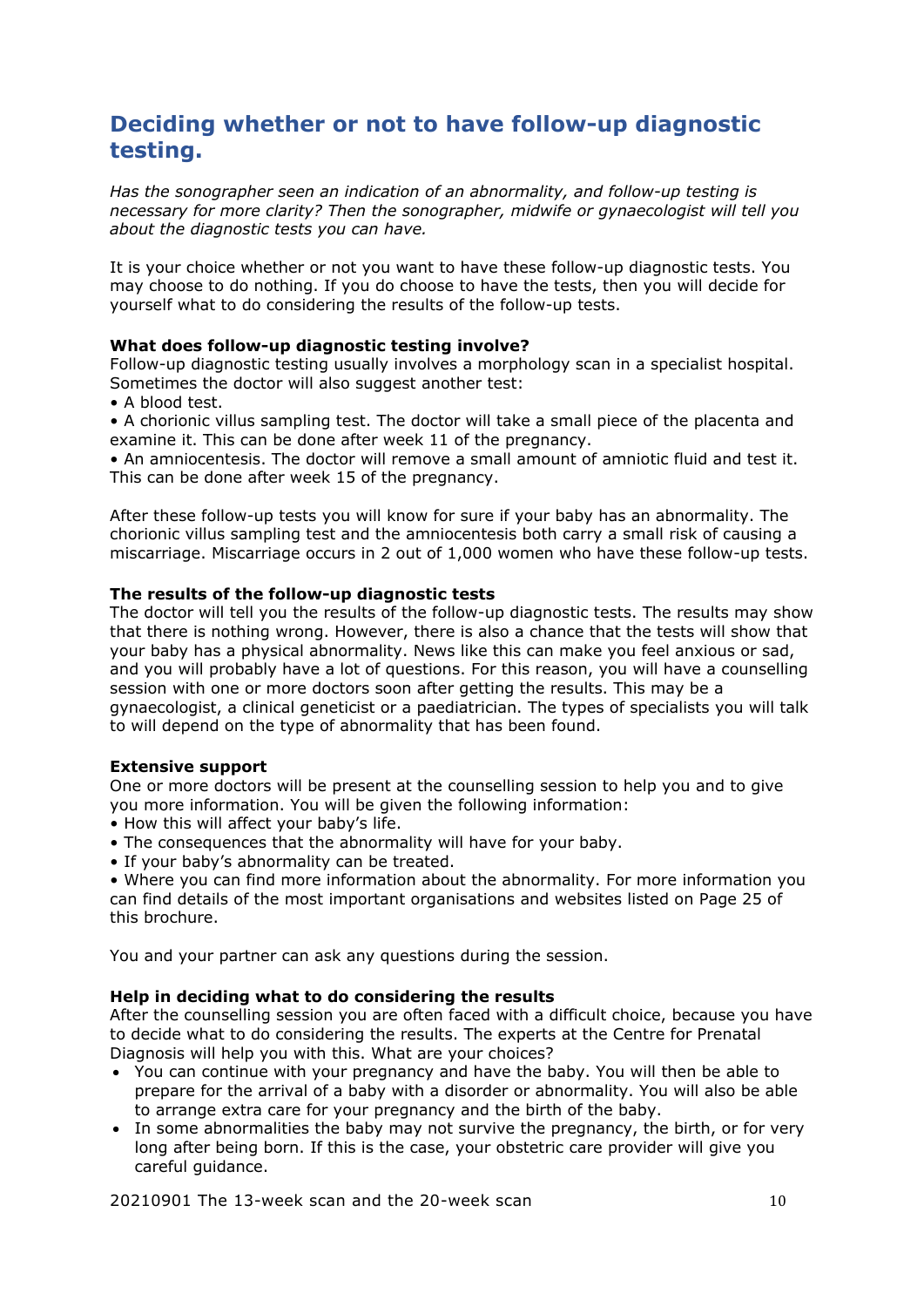• You can also choose to terminate the pregnancy. The baby will then die. Talk about this with the midwife, gynaecologist, paediatrician or clinical geneticist. And ask any question you want to. You can also talk with other experts, a social worker for example. Have you chosen to terminate the pregnancy? This can be done up to 24 weeks of pregnancy.

It is often very difficult to make a decision. For this reason, make sure to ask your obstetric care provider all of your questions. You can also ask the other doctors who were present at the session to discuss your results.

Whatever the result, talk to someone – with your partner, midwife, social worker, psychologist, gynaecologist or GP.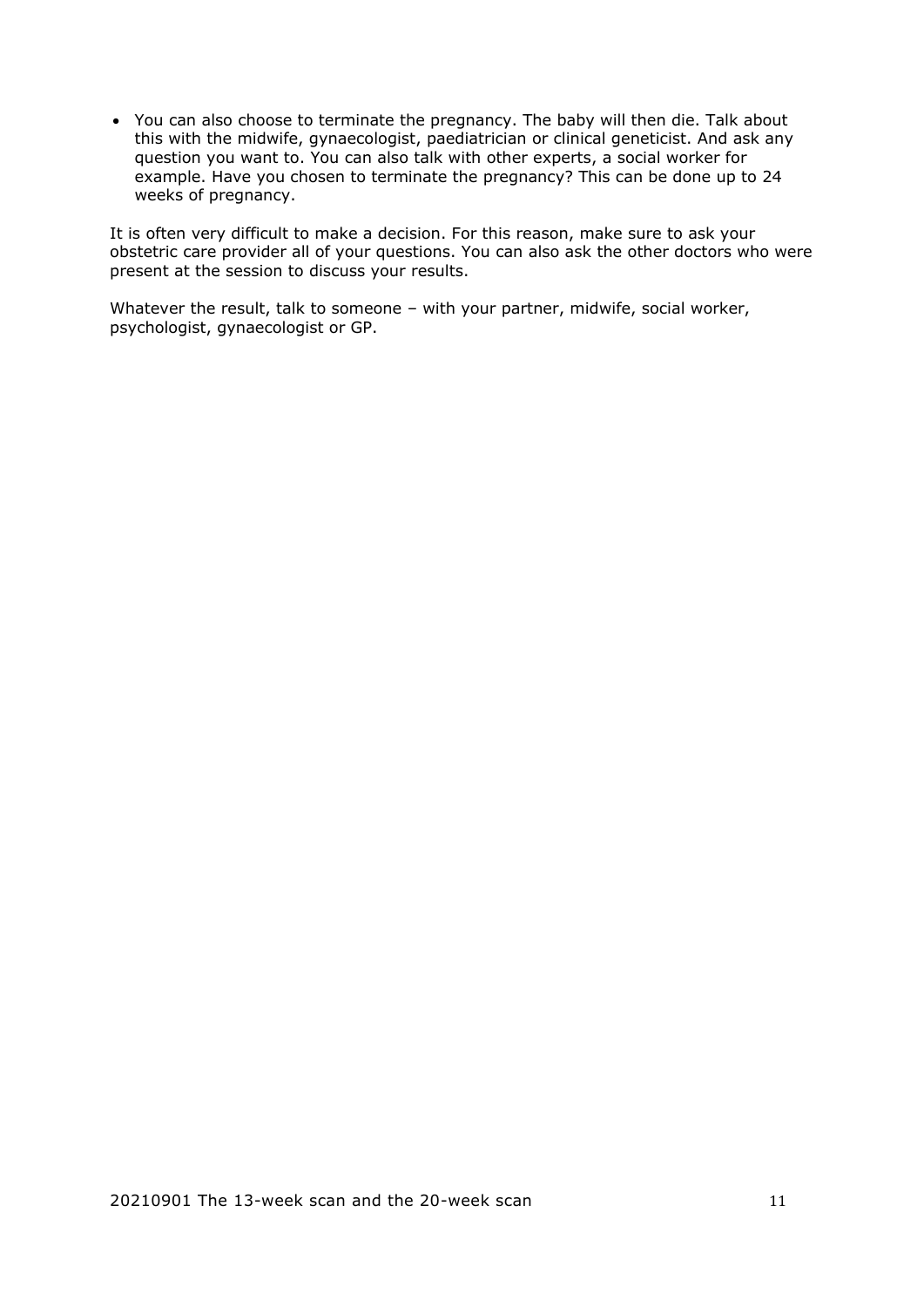# <span id="page-11-0"></span>**Costs and reimbursements**

*What do the screening tests cost? Are these costs reimbursed by health insurance? You do not have to pay anything for the 13-week scan or the* 20-week *scan.* 

#### **Costs of counselling**

Your health insurer will pay the costs of your counselling. Counselling is an in-depth discussion about the tests for physical abnormalities. You do not have to pay anything yourself. It will also not affect your health insurance's obligatory deductible excess.

#### **Costs of the 13-week scan**

If you are a care user in the Netherlands, you will not pay anything for the 13-week scan. For more information see [www.pns.nl.](http://www.pns.nl/)

### **Costs of the 20-week scan**

The 20-week scan is covered by your basic health insurance package. You will usually not have to pay for the 20-week scan, and nothing will be deducted from your health insurance's obligatory deductible excess. If your obstetric care provider does not have a contract with your health care insurer, the costs of the scan will not always be completely reimbursed. For more information see [www.pns.nl.](http://www.pns.nl/)

#### **Costs of follow-up diagnostic tests**

Has the sonographer seen an indication of an abnormality at the 13-week scan or at the 20-week scan? Then you can choose to have follow-up diagnostic tests. Your health insurer will cover the costs of these. This care is covered by your basic health insurance package. However, you will pay something from your obligatory deductible excess. Ask your health insurer about this. The experts at the Centre for Prenatal Diagnostics can also give you information about this.

The terms and conditions of health care insurers can differ greatly. For this reason, please take into account that the costs may not always be fully reimbursed. For more information see [www.pns.nl.](http://www.pns.nl/)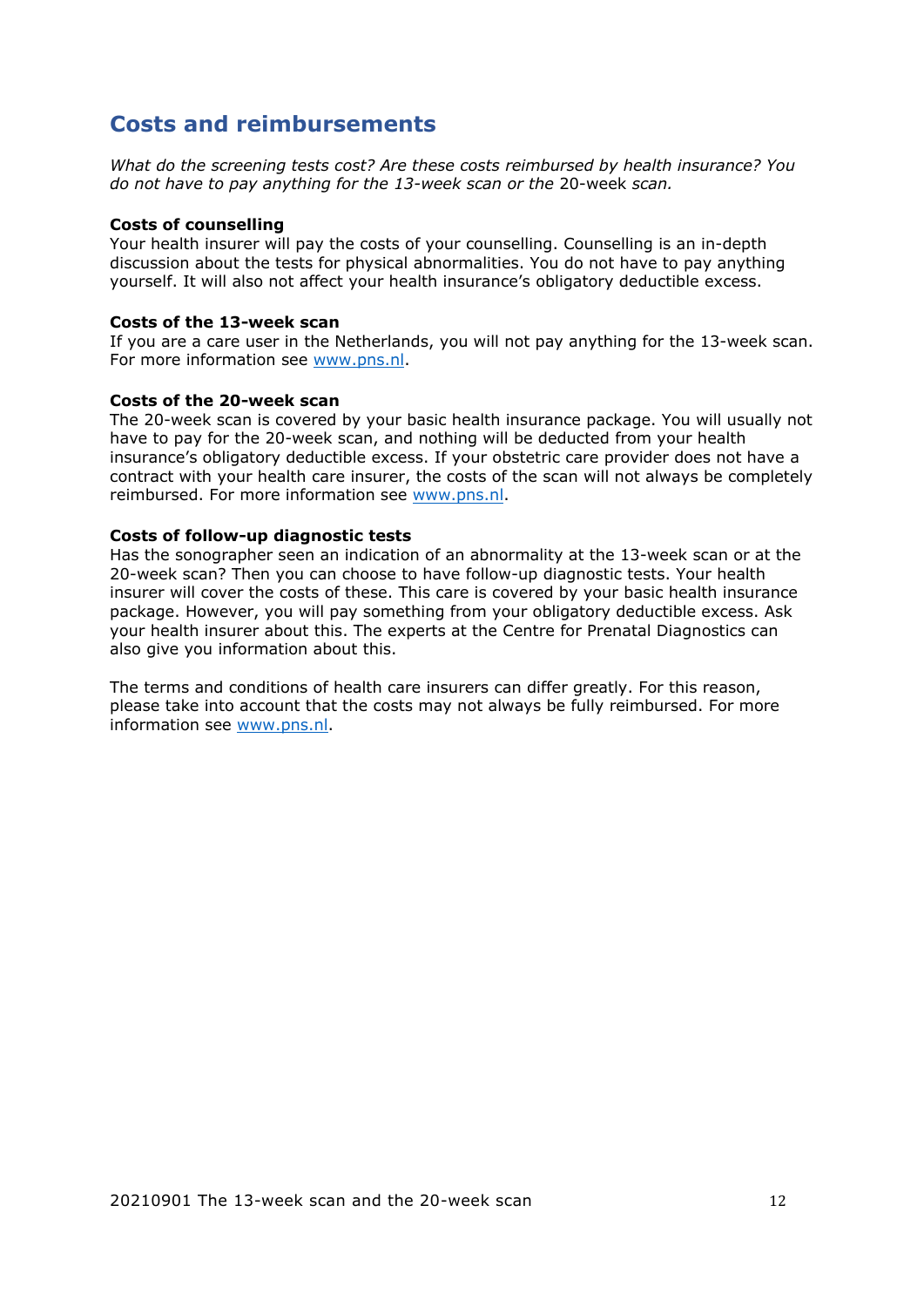# <span id="page-12-0"></span>**More information about the screening test**

*There are several organisations, websites and leaflets where you can find more information about your pregnancy, as well as various abnormalities and conditions.* 

### **Internet**

On [www.pns.nl](http://www.pns.nl/) there is information about tests both during and after pregnancy (prenatal and neonatal screening tests).

Other websites that provide information about tests during your pregnancy: [www.erfelijkheid.nl](http://www.erfelijkheid.nl/) [www.deverloskundige.nl](http://www.deverloskundige.nl/) [www.thuisarts.nl](http://www.thuisarts.nl/) [www.degynaecoloog.nl](http://www.degynaecoloog.nl/) [www.13wekenecho.org](http://www.13wekenecho.org/) (information about the scientific IMITAS study)

### *VSOP*

The VSOP is an association in which 90 patient organisations work in partnership. The VSOP promotes their common interests. The VSOP influences policy, stimulates research and raises awareness of rare disorders among doctors and other people. See [www.vsop.nl.](http://www.vsop.nl/)

### *The Erfocentrum*

The Erfocentrum provides information about inherited disorders. See [www.erfelijkheid.nl](http://www.erfelijkheid.nl/) and [www.zwangerwijzer.nl.](http://www.zwangerwijzer.nl/)

### *Information about specific abnormalities*

- Living with cerebral paresis (spasms), CP Nederland: [www.cpnederland.nl](http://www.cpnederland.nl/)
- Living with severe multiple disabilities, EMB Nederland: [www.embnederland.nl](http://www.embnederland.nl/)
- Living with spina bifida or hydrocephalus, SBH Nederland [www.sbhnederland.nl](http://www.sbhnederland.nl/)
- Living with schisis (split lip, jaw or palate), Schisis Nederland: [www.schisisnederland.nl](http://www.schisisnederland.nl/)

### *ZeldSamen*

The ZeldSamen association collects the knowledge and experiences of parents and care professionals regarding very rare genetic syndromes: [www.zeldsamen.nl.](http://www.zeldsamen.nl/)

### *Platform ZON*

Platform ZON is an organisation for the parents of children with a very rare condition or an unknown disorder. Their website is [www.ziekteonbekend.nl.](http://www.ziekteonbekend.nl/)

### *Dutch Heart Foundation*

For more information about congenital heart defects, see [www.hartstichting.nl.](http://www.hartstichting.nl/)

### *Fetusned*

See [www.fetusned.nl](http://www.fetusned.nl/) for information about abnormalities of bones, arms, or legs, and information about possible treatments.

### *RIVM*

RIVM co-ordinates everything related to prenatal screening. This includes information and research, for example. RIVM works on behalf of the Ministry of Health, Welfare and Sports. See [www.rivm.nl.](http://www.rivm.nl/)

### *Regional Centres for Prenatal Screening*

The Regional Centres for Prenatal Screening ensure that prenatal screening in your area is well organised. For more information see [www.pns.nl/professionals.](http://www.pns.nl/professionals)

20210901 The 13-week scan and the 20-week scan 13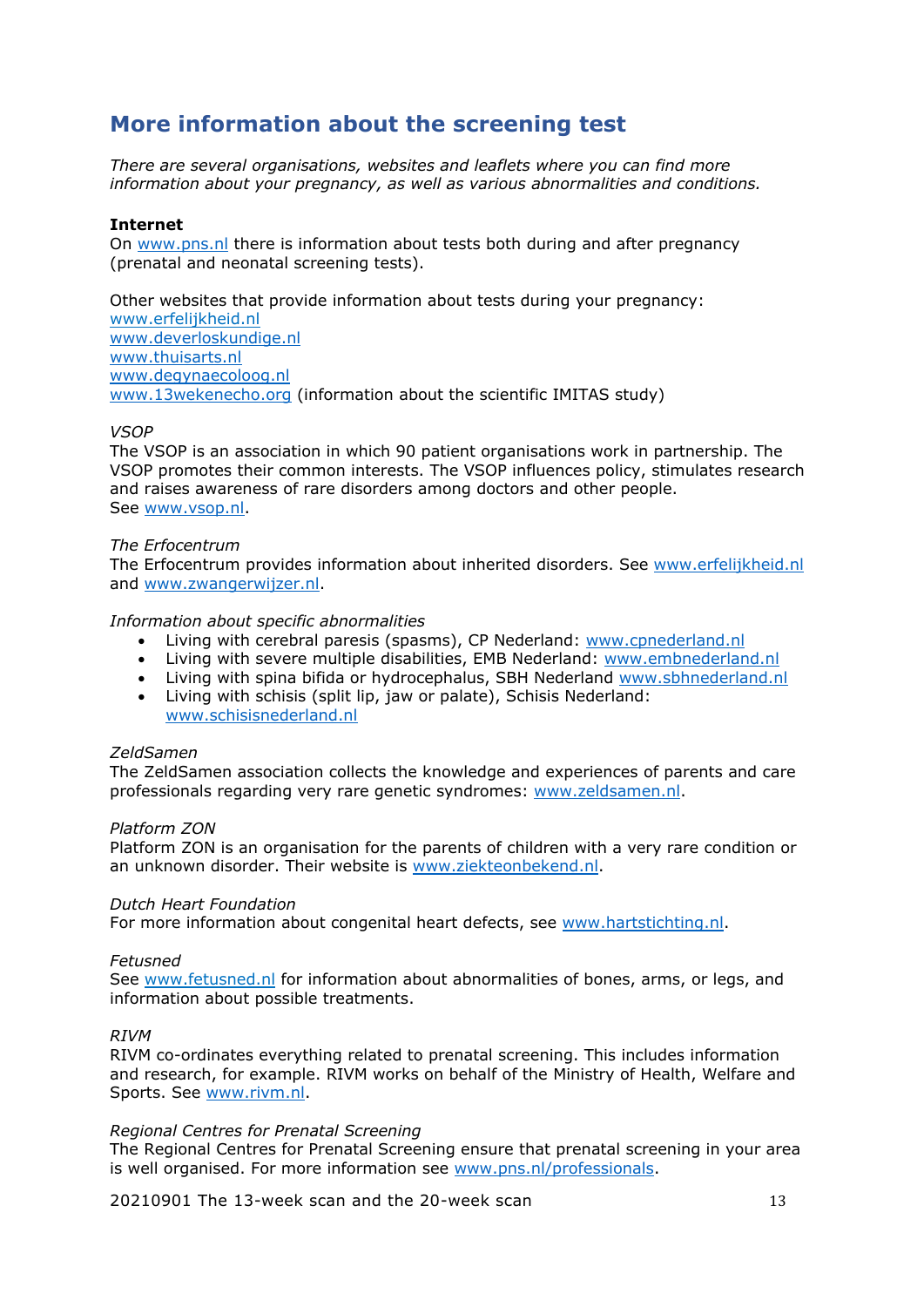### **Brochures containing information about other pregnancy screening tests**

You can read more in these brochures:

### *The NIPT*

This brochure can be found at [www.pns.nl/folders](http://www.pns.nl/folders)

#### *Pregnant!*

This is a general information brochure about pregnancy. It also contains information about the blood test you have when you are 12 weeks pregnant. This is the test at which your blood group is identified. It also tests to see if you have any infectious diseases. The brochure can be found at [www.pns.nl/folders](http://www.pns.nl/folders)

You can also ask your midwife, GP and gynaecologist for these brochures.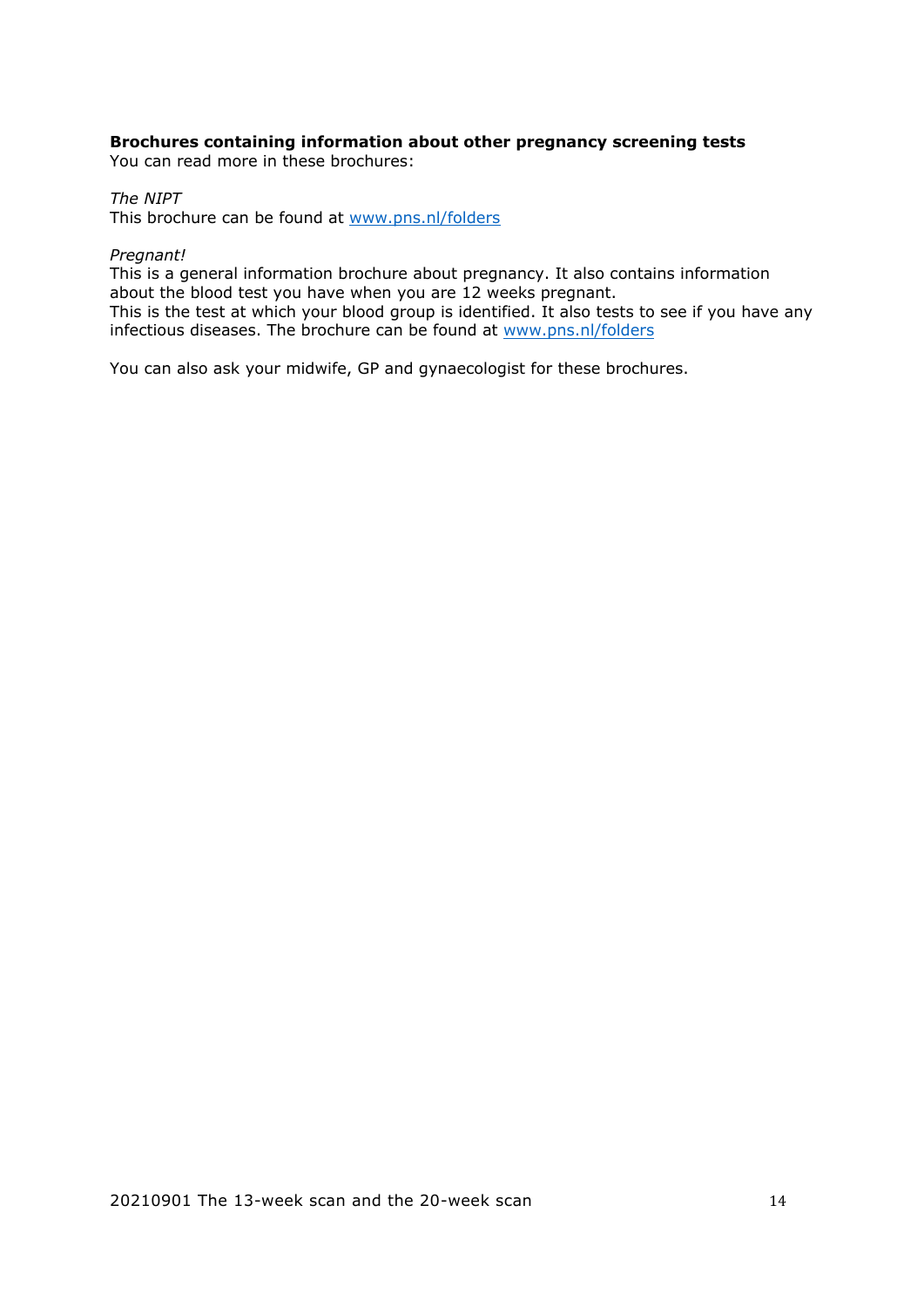# <span id="page-14-0"></span>**What happens to your data?**

*Have you chosen to have prenatal screening? Your health care professionals will then keep your data in a medical record. Some of this data will be entered into a secured national information system called Peridos. This is necessary to determine if the screening tests are running smoothly.* 

Only health care professionals are able to see your data. This includes your midwife, gynaecologist, laboratory technician, nurse and sonographer, for example.

# **What is your data used for?**

1. To check if the screening tests are running smoothly, and that the care providers are doing their jobs correctly. This is done by a regional centre. This centre ensures that prenatal screening in your region is well regulated. The centres are licenced by the Ministry of Health, Welfare and Sports. Staff at the regional centre can access and check the data. The system is well secured.

2. To continue to improve the screening tests. The figures on the studies and on the effects of the studies are used for this purpose. These include figures on how many pregnant women choose to have prenatal screening, and what the results of the various tests are. The researchers cannot see who the data belongs to. Sometimes it is necessary for researchers to know this, for example when investigating new methods. If we want to use your data for this, we will ask you for your permission first.

#### **Would you prefer us not to use your data?**

If you don't want us to use your data for quality control and scientific research, please tell your obstetric care provider. Your data will then be removed from the database. This will be done after the date at which your obstetric care provider expects you to give birth. All that will remain in the database is an anonymous report that you have had prenatal screening so that you can be included in the statistics. However, no one will be able to see your personal data.

#### **Want to know more?**

If you want to know more about how we protect your personal data, your obstetric care provider can give you more information about this. You can also find more information on [www.peridos.nl](http://www.peridos.nl/) and [www.pns.nl.](http://www.pns.nl/)

#### **Scientific study**

Have you chosen to have a 13-week scan? Then you will be taking part in the scientific IMITAS study. This means that researchers can use your data. You will sign an informed consent form for this. If you want more information about this, see [www.13wekenecho.org.](http://www.13wekenecho.org/)